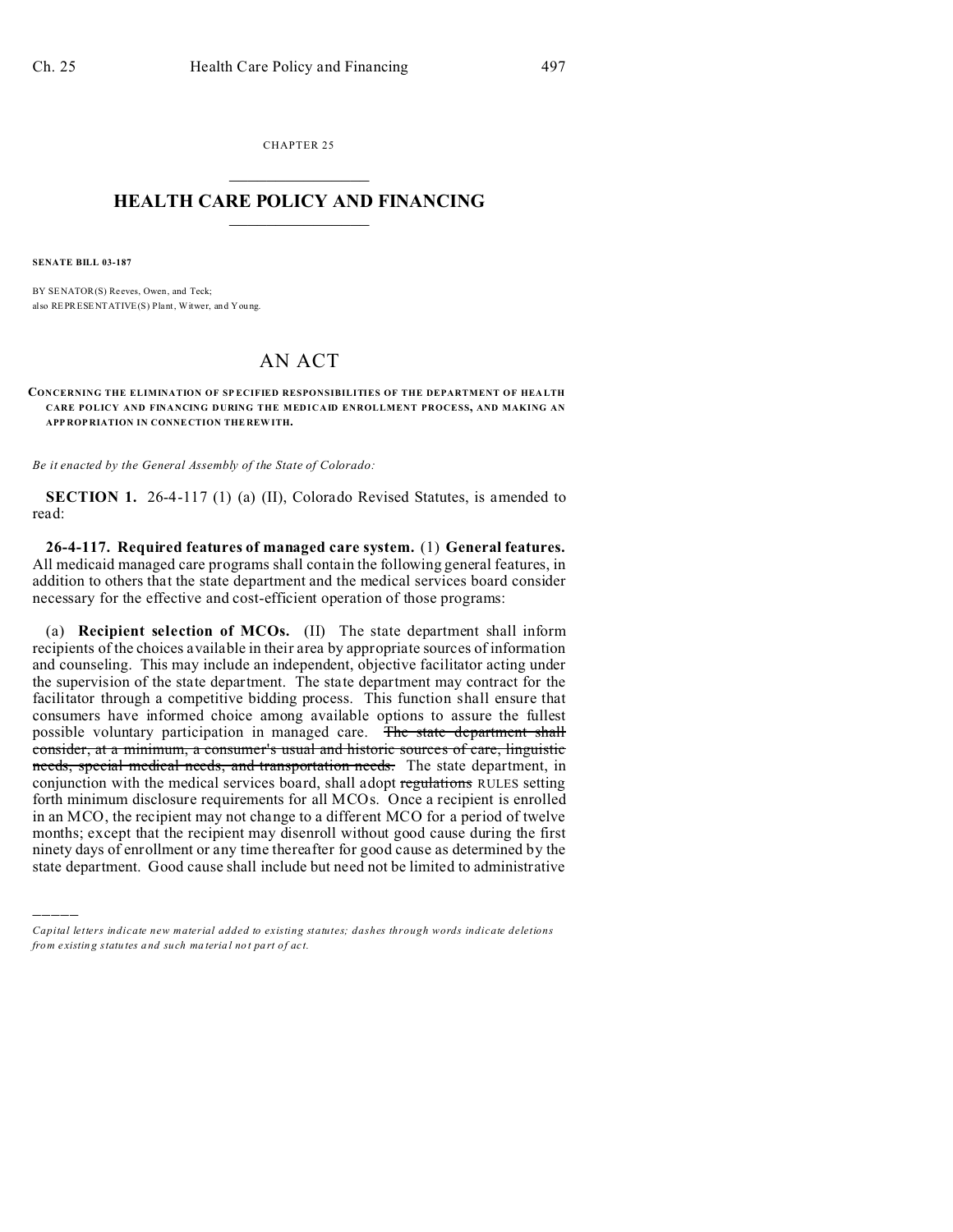error and an MCO's inability to provide its covered services to a recipient after reasonable efforts on the part of the MCO and the recipient, as defined by the medical services board. Based upon its assessment of any special needs of recipients with cognitive disabilities, the medical services board may adopt rules relating to any necessary good cause provisions for recipients with cognitive disabilities who are assigned to a particular MCO pursuant to subparagraph (I) of this paragraph (a).

**SECTION 2.** Part V (2) and the affected totals of section 2 of chapter 399, Session Laws of Colorado 2002, are amended to read:

Section 2. **Appropriation.**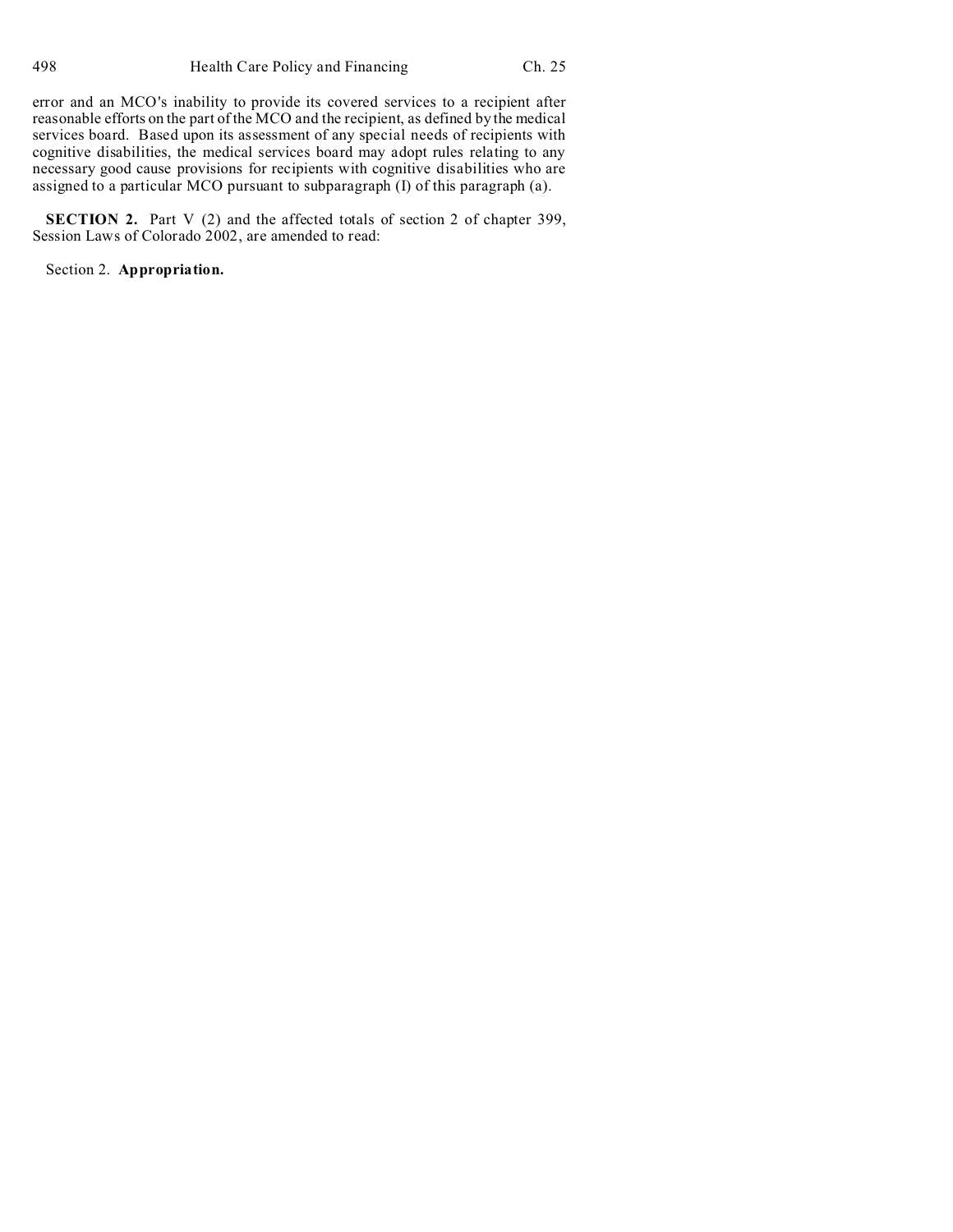|          |              | APPROPRIATION FROM |               |              |               |              |  |
|----------|--------------|--------------------|---------------|--------------|---------------|--------------|--|
| ITEM &   | <b>TOTAL</b> | GENERAL            | GENERAL       | CASH         | CASH          | FEDERAL      |  |
| SUBTOTAL |              | <b>FUND</b>        | <b>FUND</b>   | <b>FUNDS</b> | <b>FUNDS</b>  | <b>FUNDS</b> |  |
|          |              |                    | <b>EXEMPT</b> |              | <b>EXEMPT</b> |              |  |
|          |              |                    |               |              |               |              |  |

PART V

#### DEPARTMENT OF HEALTH CARE POLICY AND FINANCING

### (2) MEDICAL PROGRAMS ADMINISTRATION<sup>43, 44</sup>

| Personal Services         | 9,260,099     | 4,239,323(M) | 71,913 <sup>a</sup> | 4,948,863  |
|---------------------------|---------------|--------------|---------------------|------------|
|                           | $(147.7$ FTE) |              |                     |            |
| Operating Expenses        | 684,213       | 330,671(M)   | 250 <sup>b</sup>    | 353,292    |
| S.B. 01-78 Nursing        |               |              |                     |            |
| Home Quality of Care      |               |              |                     |            |
| Contract Costs            | 68,524        | 34,262(M)    |                     | 34,262     |
| Alternative Care Facility |               |              |                     |            |
| Cost Reporting System     |               |              |                     |            |
| Consulting Services       | 16.667        | 8,334(M)     |                     | 8,333      |
| Medicaid Management       |               |              |                     |            |
| Information System        |               |              |                     |            |
| Contract                  | 18,324,459    | 4,418,380(M) | $147,191^{\circ}$   | 13,758,888 |

Ch. 25

Health Care Policy and Financing

499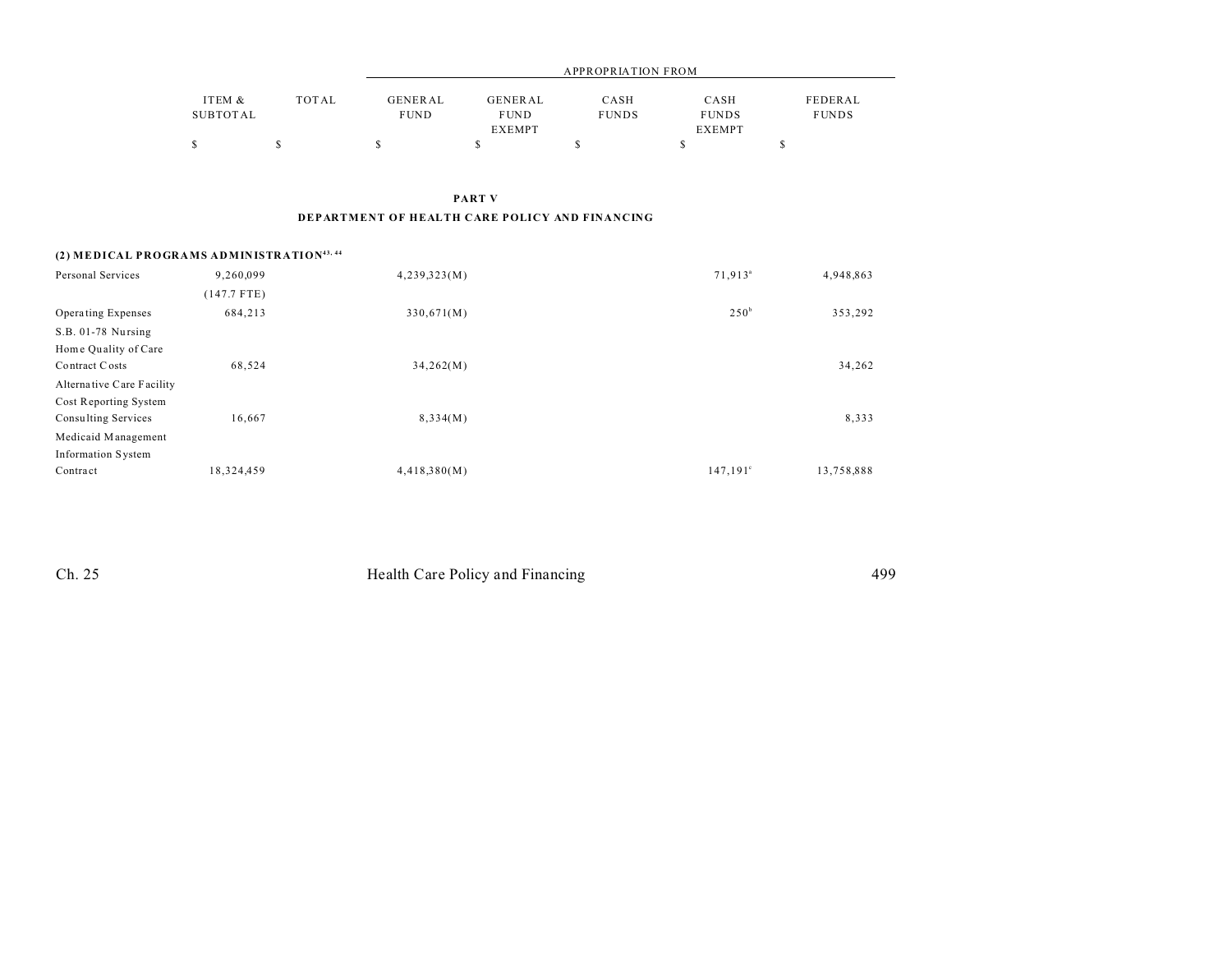|                                                              |                           |              | <b>APPROPRIATION FROM</b>     |                                                |                      |                                       |                         |  |  |
|--------------------------------------------------------------|---------------------------|--------------|-------------------------------|------------------------------------------------|----------------------|---------------------------------------|-------------------------|--|--|
|                                                              | ITEM &<br><b>SUBTOTAL</b> | <b>TOTAL</b> | <b>GENERAL</b><br><b>FUND</b> | <b>GENERAL</b><br><b>FUND</b><br><b>EXEMPT</b> | CASH<br><b>FUNDS</b> | CASH<br><b>FUNDS</b><br><b>EXEMPT</b> | FEDERAL<br><b>FUNDS</b> |  |  |
|                                                              | \$                        | $\mathbb{S}$ | \$                            | \$                                             | \$                   | \$                                    | \$                      |  |  |
|                                                              |                           |              |                               |                                                |                      |                                       |                         |  |  |
| Health Insurance                                             |                           |              |                               |                                                |                      |                                       |                         |  |  |
| Portability and                                              |                           |              |                               |                                                |                      |                                       |                         |  |  |
| Accountability Act of                                        |                           |              |                               |                                                |                      |                                       |                         |  |  |
| 1996 (HIPAA)                                                 |                           |              |                               |                                                |                      |                                       |                         |  |  |
| <b>Implementation Staffing</b>                               |                           |              |                               |                                                |                      |                                       |                         |  |  |
| Costs                                                        | 298,576                   |              | $70,180(M)^d$                 |                                                |                      | $6,250^{\circ}$                       | 222,146                 |  |  |
|                                                              | $(5.0$ FTE)               |              |                               |                                                |                      |                                       |                         |  |  |
| Health Insurance<br>Portability and<br>Accountability Act of |                           |              |                               |                                                |                      |                                       |                         |  |  |
| 1996 (HIPAA)                                                 |                           |              |                               |                                                |                      |                                       |                         |  |  |
| Implementation Contract                                      |                           |              |                               |                                                |                      |                                       |                         |  |  |
| $\text{Costs}^{45}$                                          | 11,530,545                |              | $2,753,374(M)^d$              |                                                |                      | 180,967 <sup>e</sup>                  | 8,596,204               |  |  |
| Health Insurance<br>Portability and<br>Accountability Act of |                           |              |                               |                                                |                      |                                       |                         |  |  |
| 1996 (HIPAA)                                                 |                           |              |                               |                                                |                      |                                       |                         |  |  |
| Implementation Central                                       |                           |              |                               |                                                |                      |                                       |                         |  |  |
| State Appropriations                                         | 2,214,057                 |              | $520,407(M)^d$                |                                                |                      | $46,351^{\circ}$                      | 1,647,299               |  |  |
| Medicaid Authorization                                       |                           |              |                               |                                                |                      |                                       |                         |  |  |
| Cards                                                        | 1,323,100                 |              | 661,550(M)                    |                                                |                      |                                       | 661,550                 |  |  |

# Ch. 25 Health Care Policy and Financing 500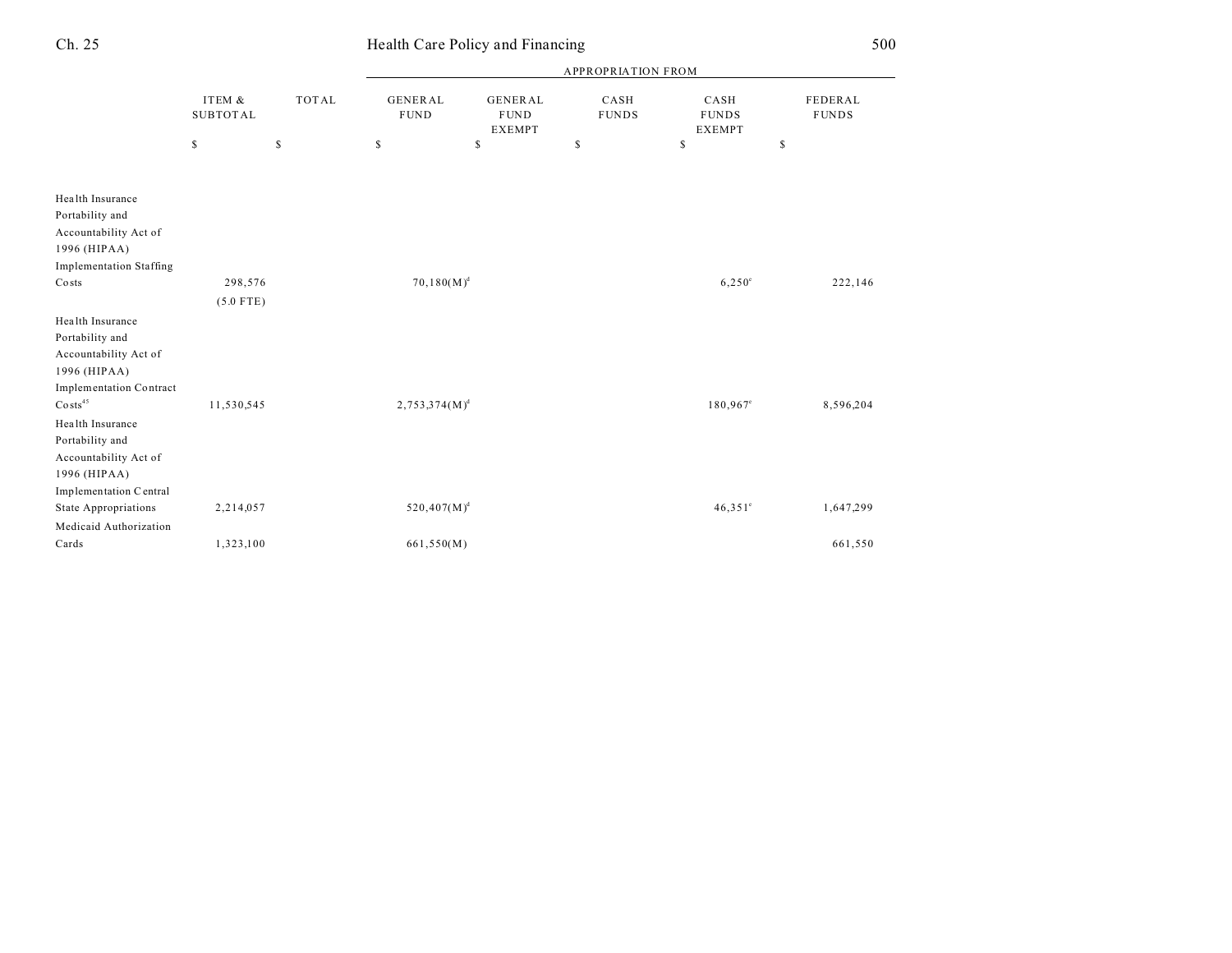| Department of Public     |           |              |                      |                          |           |
|--------------------------|-----------|--------------|----------------------|--------------------------|-----------|
| Health and Environment   |           |              |                      |                          |           |
| Facility Survey and      |           |              |                      |                          |           |
| Certification            | 4,081,464 | 1,124,860(M) |                      |                          | 2,956,604 |
| Other Case-Mix           |           |              |                      |                          |           |
| Administrative Costs     | 42,000    | 12,000(M)    |                      |                          | 30,000    |
| Contractual Utilization  |           |              |                      |                          |           |
| Review                   | 4,557,179 | 1,157,499(M) |                      | $1,093^b$                | 3,398,587 |
| Early and Periodic       |           |              |                      |                          |           |
| Screening, Diagnosis,    |           |              |                      |                          |           |
| and Treatment Program    | 3,058,718 | 1,529,359(M) |                      |                          | 1,529,359 |
| Nursing Facility Audits  | 880,650   | 440,325(M)   |                      |                          | 440,325   |
| Hospital and Federally   |           |              |                      |                          |           |
| Qualified Health Clinic  |           |              |                      |                          |           |
| Audits                   | 250,000   | 125,000(M)   |                      |                          | 125,000   |
| Nursing Home             |           |              |                      |                          |           |
| Preadmission and         |           |              |                      |                          |           |
| Resident Assessments     | 1,240,534 | 310, 134(M)  |                      |                          | 930,400   |
| Nurse Aide Certification | 310,330   | 142,321(M)   |                      | $12,844(T)$ <sup>f</sup> | 155,165   |
| Nursing Home Quality     |           |              |                      |                          |           |
| Assessments              | 26,955    | 6,739(M)     |                      |                          | 20,216    |
| <b>Estate Recovery</b>   | 700,000   |              | 350,000 <sup>s</sup> |                          | 350,000   |
| Single Entry Point       |           |              |                      |                          |           |
| Administration           | 65,900    | 32,950(M)    |                      |                          | 32,950    |
| Single Entry Point       |           |              |                      |                          |           |
| Audits                   | 35,339    | 17,669(M)    |                      |                          | 17,670    |
| Phone Triage/Advice      | 324,513   | 81,128(M)    |                      |                          | 243,385   |

 $Ch. 25$ 

Health Care Policy and Financing

501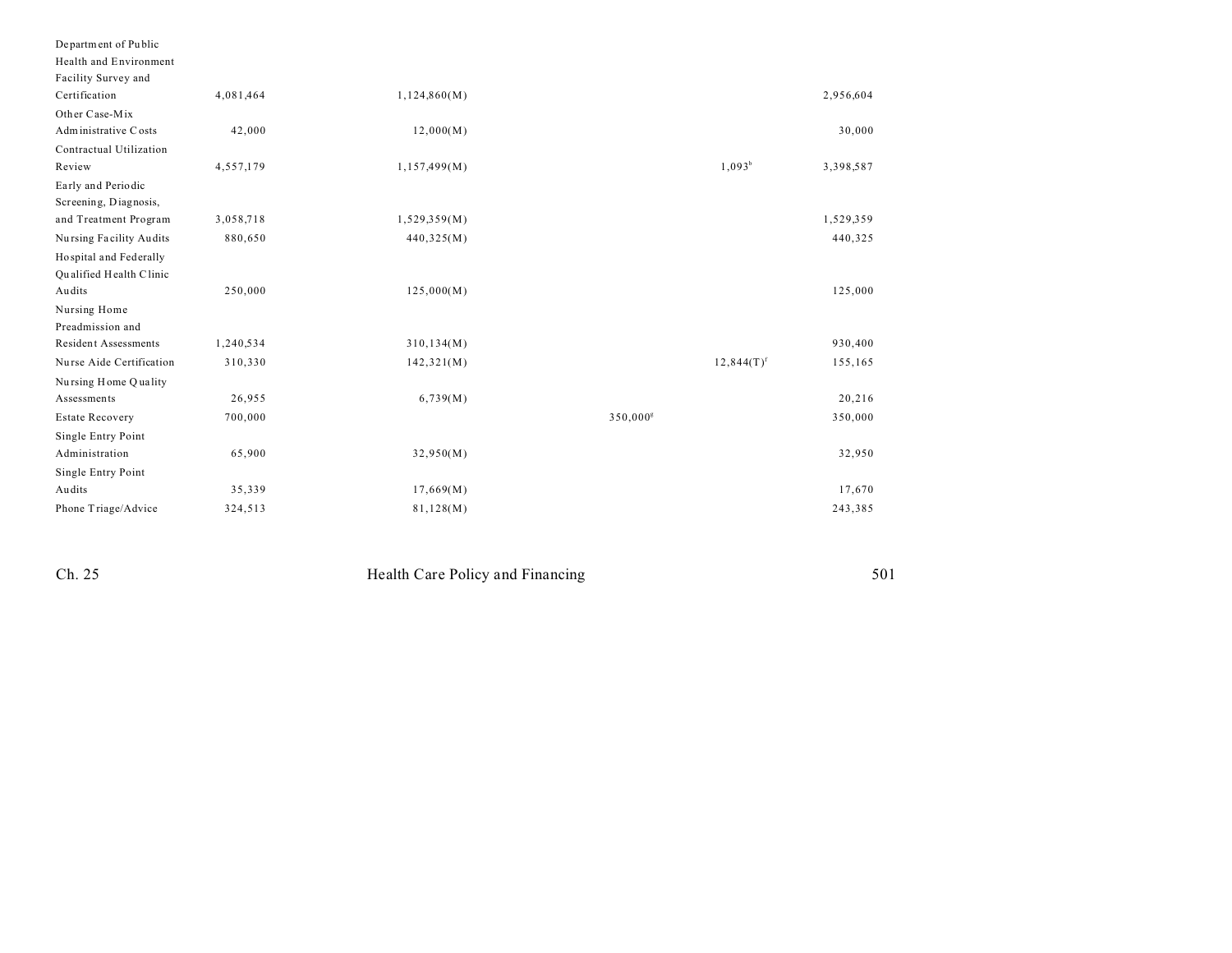| Ch. 25 | Health Care Policy and Financing |  |  |  |
|--------|----------------------------------|--|--|--|
|        |                                  |  |  |  |

|                        | <b>APPROPRIATION FROM</b> |              |                               |                                         |                      |                                       |                         |
|------------------------|---------------------------|--------------|-------------------------------|-----------------------------------------|----------------------|---------------------------------------|-------------------------|
|                        | ITEM &<br><b>SUBTOTAL</b> | <b>TOTAL</b> | <b>GENERAL</b><br><b>FUND</b> | GENERAL<br><b>FUND</b><br><b>EXEMPT</b> | CASH<br><b>FUNDS</b> | CASH<br><b>FUNDS</b><br><b>EXEMPT</b> | FEDERAL<br><b>FUNDS</b> |
|                        | \$                        | \$           | \$                            | S                                       | \$                   | \$                                    | \$                      |
|                        |                           |              |                               |                                         |                      |                                       |                         |
| S.B. 97-05 Enrollment  |                           |              |                               |                                         |                      |                                       |                         |
| <b>Broker</b>          | 1,073,258                 |              | 536,629(M)                    |                                         |                      |                                       | 536,629                 |
|                        | 818,398                   |              | 409, 199(M)                   |                                         |                      |                                       | 409,199                 |
| Primary Care Physician |                           |              |                               |                                         |                      |                                       |                         |
| Credentialing          | 116,788                   |              | 58,394(M)                     |                                         |                      |                                       | 58,394                  |
| H.B. 01-1271 Medicaid  |                           |              |                               |                                         |                      |                                       |                         |
| Buy-in                 | 327,427                   |              |                               |                                         |                      |                                       | 327,427                 |
|                        |                           | 60,811,295   |                               |                                         |                      |                                       |                         |
|                        |                           | 60,556,435   |                               |                                         |                      |                                       |                         |
|                        |                           |              |                               |                                         |                      |                                       |                         |

<sup>a</sup> Of this amount, \$24,907 shall be from the Breast and Cervical Cancer Prevention and Treatment Fund created in Section 26-4-532 (7), C.R.S., and \$47,006 shall be from the Children's Basic Health Plan Trust created in Section 26-19-105, C.R.S.

b This amount shall be from the Breast and Cervical Cancer Prevention and Treatment Fund created in Section 26-4-532 (7), C.R.S.

c Of this amount, \$14 6,86 7(T) shall be from the Old Age Pension Health and Medical Care Fund appropriated in the Department of Human Services and \$324 shall be from the Breast and Cervical Cancer Prevention and Treatment Fund created in Section 26-4-532 (7), C.R.S.

<sup>d</sup> Of these amounts, \$3,333,893 is exempt from the statutory limit on state General Fund appropriations pursuant to Section 24-75-201.1 (1) (a) (III) (B), C.R.S.

e This amount shall be from the Children's Basic Health Plan Trust created in Section 26-19-105, C.R.S.

<sup>f</sup> This amount shall be from the Department of Regulatory Agencies.

<sup>8</sup> This amount shall be from estate recoveries.

**TOTALS PART V**